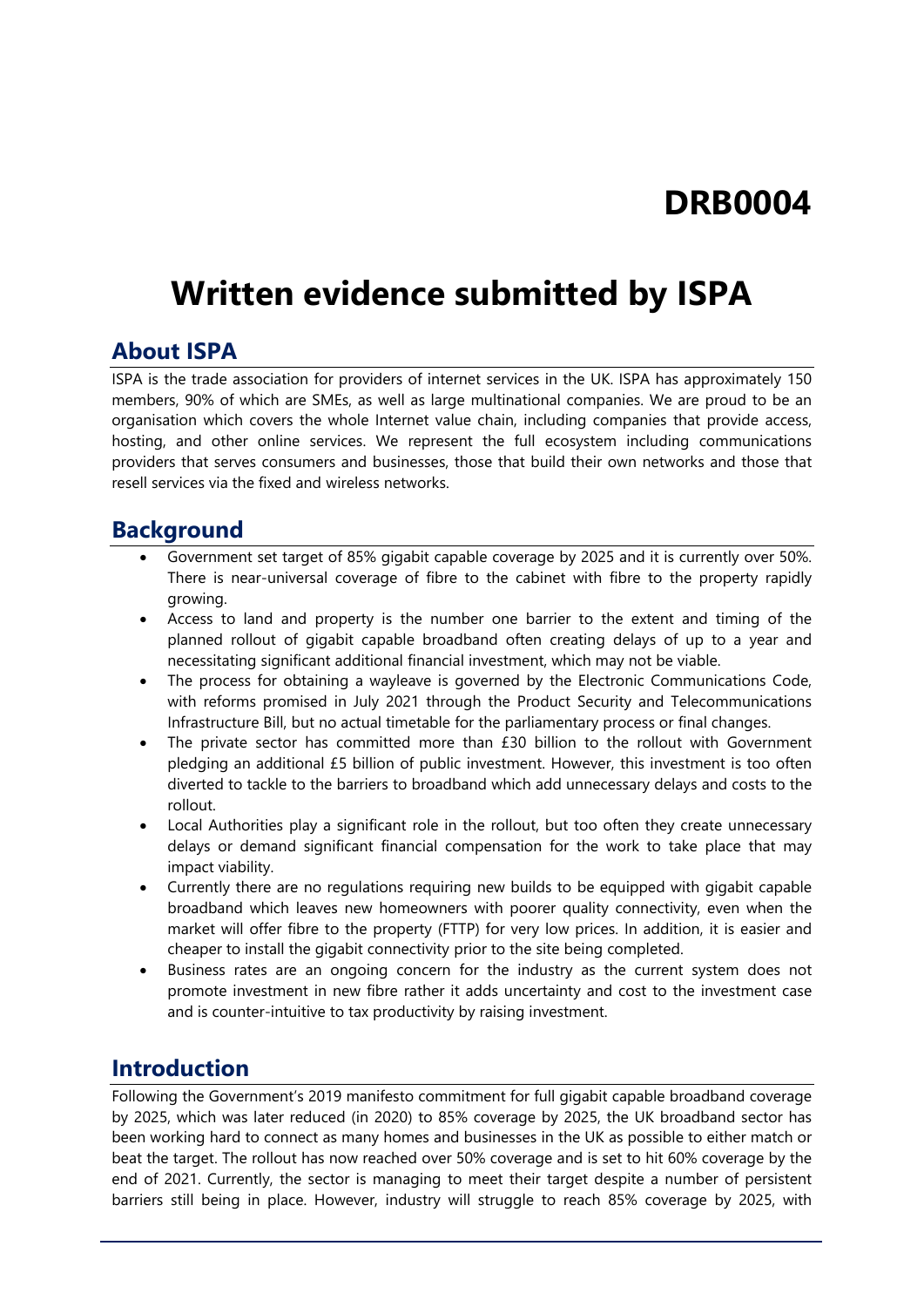premises in hard-to-reach areas likely to be particularly impacted by the delays and higher costs of the current barriers. Therefore, the support and backing of Government, including through vital reform to the Electronic Communications Code is key to the delivery of the targets.

The rollout is being hampered by several barriers which are causing unnecessary delays to the rollout mainly access to land and property, which is currently ranked by providers as the number one barrier to rollout. This is an ongoing concern that industry has continued to raise with the Department of Digital, Culture, Media and Sports. Government have promised reform of the Electronic Communications code to help access land, however, industry is still waiting for details of what this reform will look like and when it will be introduced. ISPA members would like to see reform brought in as soon as possible to support the ambition to reach 85% by 2025.

Without reform of the Electronic Communications Code, social inclusion will be impacted in both urban and rural areas, and there is a risk it will negatively affect the Government's levelling up agenda and Project Gigabit. The Electronic Communications Code needs reform and rebalancing in favour of connectivity as without reform, we risk accidentally creating a digital divide between those reliant on outdated, slow broadband technology.

In addition, Local authority engagement is often hit or miss as to whether they will support the rollout of broadband or hamper it, there is no requirement for new builds to be equipped with gigabit capable broadband and concerns with business rates all impact the ongoing rollout and its ability to hit 85% coverage by 2025.

#### **Access to land remains the number one barrier to the rollout**

The barriers to broadband rollout can cause significant delays to the rollout and increase costs to connect premises where these barriers are present diverting key funding away from the rollout or impacting the commercial viability of the build in these areas.

The main barrier to accelerating the network rollout is securing access to land through the extra costs and timescales necessary to secure such access. Broadband providers require access to private land and properties to build the national fibre network, which is done through a wayleave.

The current regime, under the ECC, does not appropriately balance the public interest, the interest of broadband providers and the interests of landowners. While ISPA members prefer to negotiate longterm access arrangements, too often, landowners do not engage or are advised to make unreasonable demands. ISPA members often face landowners who request their legal fees are covered in full (which can cost up to £5,000) as well as a per-premise consideration fee of up to £100-£200 per premises. A significant per premise cost burden which can impact the commercial viability of fibre build to those premises.

Despite best efforts from our members, negotiations can take over a year to complete or, if the landlord is unresponsive, cannot be completed at all. The result of such demands is that resources must be diverted to negotiate and obtain wayleaves, costs to build increase the number of properties that can be reached during the rollout is reduced. This has a severe impact on:

 Rural areas: Rural areas are key both from a premise-level rollout perspective, but also for building and maintaining the backbone routes which serve to connect the networks around the UK. Rollout costs increase when plans have to be redrawn when big landowners do not engage. One of the most expensive parts of the rural rollout is the cost of the dig which will only increase should the route be diverted and extended. As a result, more premises become commercially unviable and fewer constituents can be connected as part of private and government-funded rollout efforts.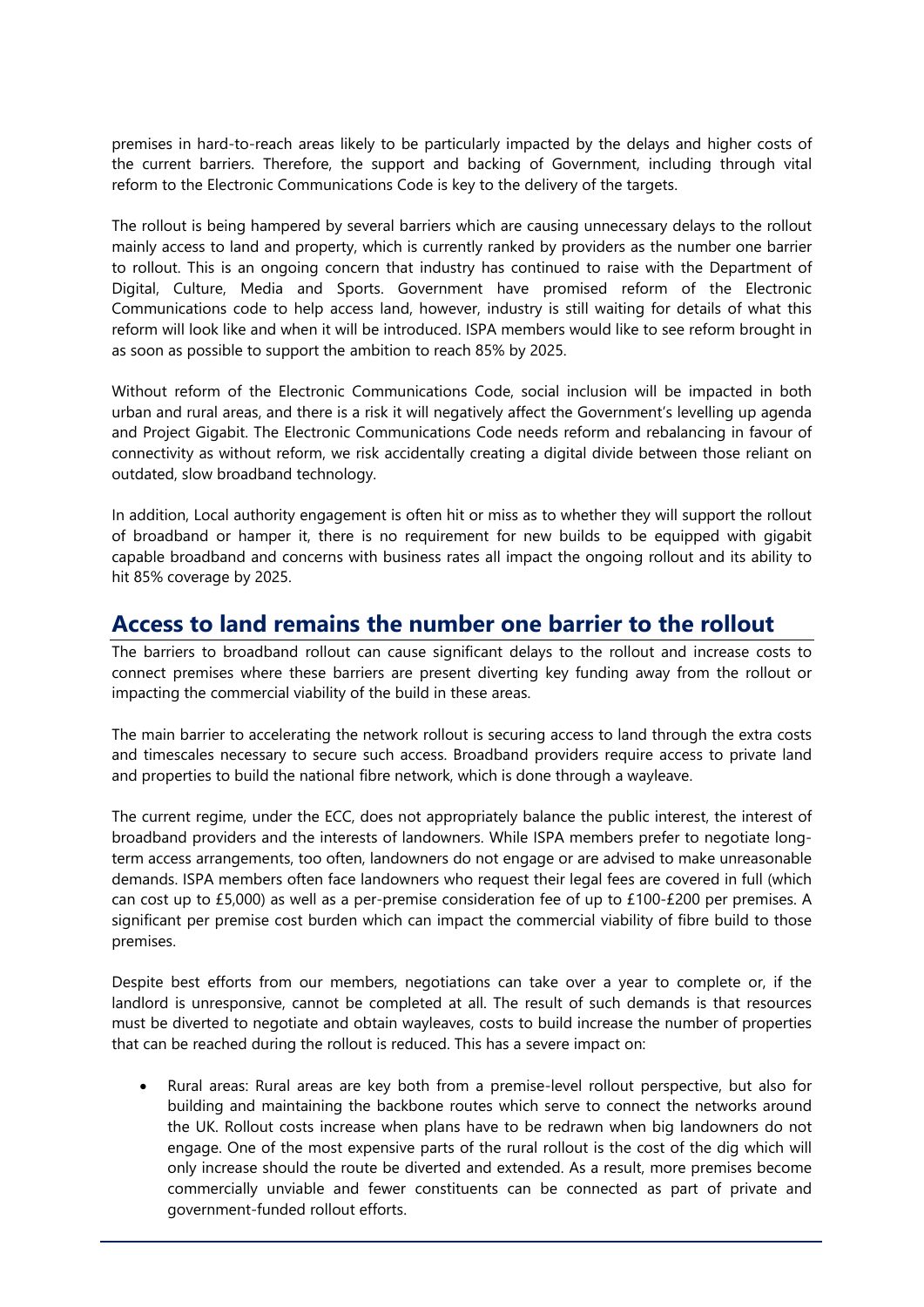Urban areas: Blocks of flats, in particular, present specific problems with obtaining wayleaves that can be unresolvable e.g. due to unresponsive landlords, and thus risk being skipped in the rollout plans which will create digitally excluded pockets (often social housing or property owned by the local authority) in areas that are otherwise well connected. Business premises in urban areas and business parks too may miss out of proactive rollout or suffer long delays.

Failing to reform the ECC will continue to see investment diverted away from the rollout to negotiate and obtain wayleaves driving up the per premise cost. Ultimately this will result in fewer constituents and businesses being connected, both at a national level and within individual constituencies. Given the tight economics of broadband rollout, negotiation delays, the payment of higher charges or the need to avoid unresponsive properties have a direct impact on number of premises that can be connected.

There is a very serious risk that, if the Government does not urgently introduce ECC reform, a digital divide will be created between rural and urban areas and also within urban areas with providers forced to miss out properties that have been pushed out of reach by wayleave costs, bureaucracy, and red tape. Industry do not want to miss properties from the rollout, however where too many barriers have been put in their way, they may be forced to move on from an area, and once moved on it may be too expensive to return at a later date. Fundamentally, if the landowner is unresponsive at the start, there is not likelihood they will be more responsive down the line.

DCMS consulted on reform of the Electronic Communications Code earlier this year but have yet to announce what any reform may look like other than reform will come in under the new Product Security and Telecommunications Infrastructure Bill, as announced in the Queen's Speech. There must be a level of urgency in this reform being brought to the House if the Government's target is to be achieved.

#### **Local Authority engagement**

Another of the challenges faced by internet providers include the wide range of attitudes towards broadband rollout across local authorities. Some Local Authorities grant higher priority to managing temporary traffic disruptions and others seeking a greater level of compensation from wayleaves. During the early phase of lockdown, some Local Authorities asked operators to accelerate build plans while others initially banned all works. Government should work with Local Authorities and other Landlords to educate and improve their understanding of the importance of working with broadband providers.

DCMS must work more effectively with Local authorities to ensure they have the appropriate understanding the key role they have to play in the rollout of gigabit capable broadband. DCMS should place the onus on Local Authorities to work productively with providers to ensure the rollout has priority within each area.

Most Local Authorities have recently put in place a permitting scheme that charges providers for carrying out works. Yet, there is a wide variation on how Local Authorities operate these schemes and engage with providers. While these schemes should be revenue neutral, some authorities ask providers for additional funding for council staff or other support.

The Department of Transport recently consulted on Street Manager and permit scheme changes, which is seen as a positive intervention. The conclusions need to be published and implemented as